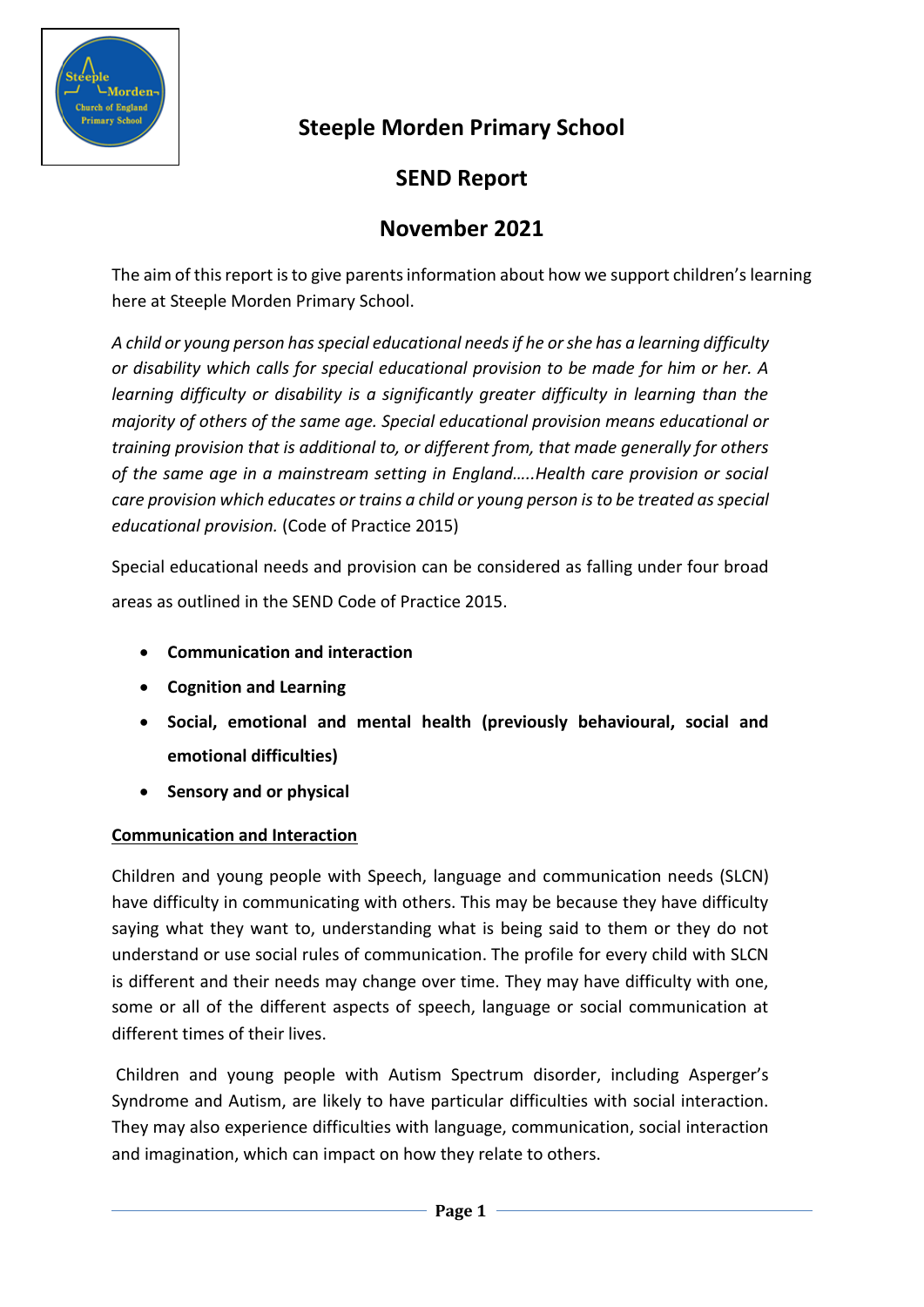## **Cognition and Learning**

Support for learning difficulties may be required when children and young people learn at a slower pace than their peers, even with appropriate differentiation. Learning difficulties cover a wide range of needs, including moderate learning difficulties (MLD), severe learning difficulties (SLD), where children are likely to need support in all areas of the curriculum and associated difficulties with mobility and communication, through to profound and multiple learning difficulties (PMLD), where children are likely to have severe and complex learning difficulties as well as a physical disability or sensory impairment. Specific learning difficulties (SpLD), affect one or more aspects of learning. This encompasses a range of conditions such as dyslexia, dyscalculia and dyspraxia.

## **Social, emotional and mental health difficulties**

Children and young people may experience a wide range of social and emotional difficulties which manifest themselves in different ways. These may include becoming withdrawn or isolated, as well as displaying challenging, disruptive or disturbing behaviour. These behaviours may reflect underlying mental health difficulties such as anxiety or depression, self-harming, eating disorders or physical symptoms that are medically unexplained. Other children and young people may have diagnosed disorders such as attention deficit disorder, attention deficit hyperactivity disorder or attachment disorder.

## **Sensory and/or physical needs**

Some children and young people require special educational provision because they have a disability which prevents of hinders them from accessing the educational facilities generally provided. These difficulties can be age related and may fluctuate over time. Many children and young people with vision impairment (VI), hearing impairment (HI) or a multi-sensory impairment (MSI) will require specialist support and/or equipment to access their learning. Children and young people with an MSI have a combination of hearing and vision difficulties, which makes it even more difficult for them to access the curriculum than for those with a single sensory impairment.

Some children and young people with a physical disability (PD) will require additional ongoing support and equipment to access all the opportunities available to their peers.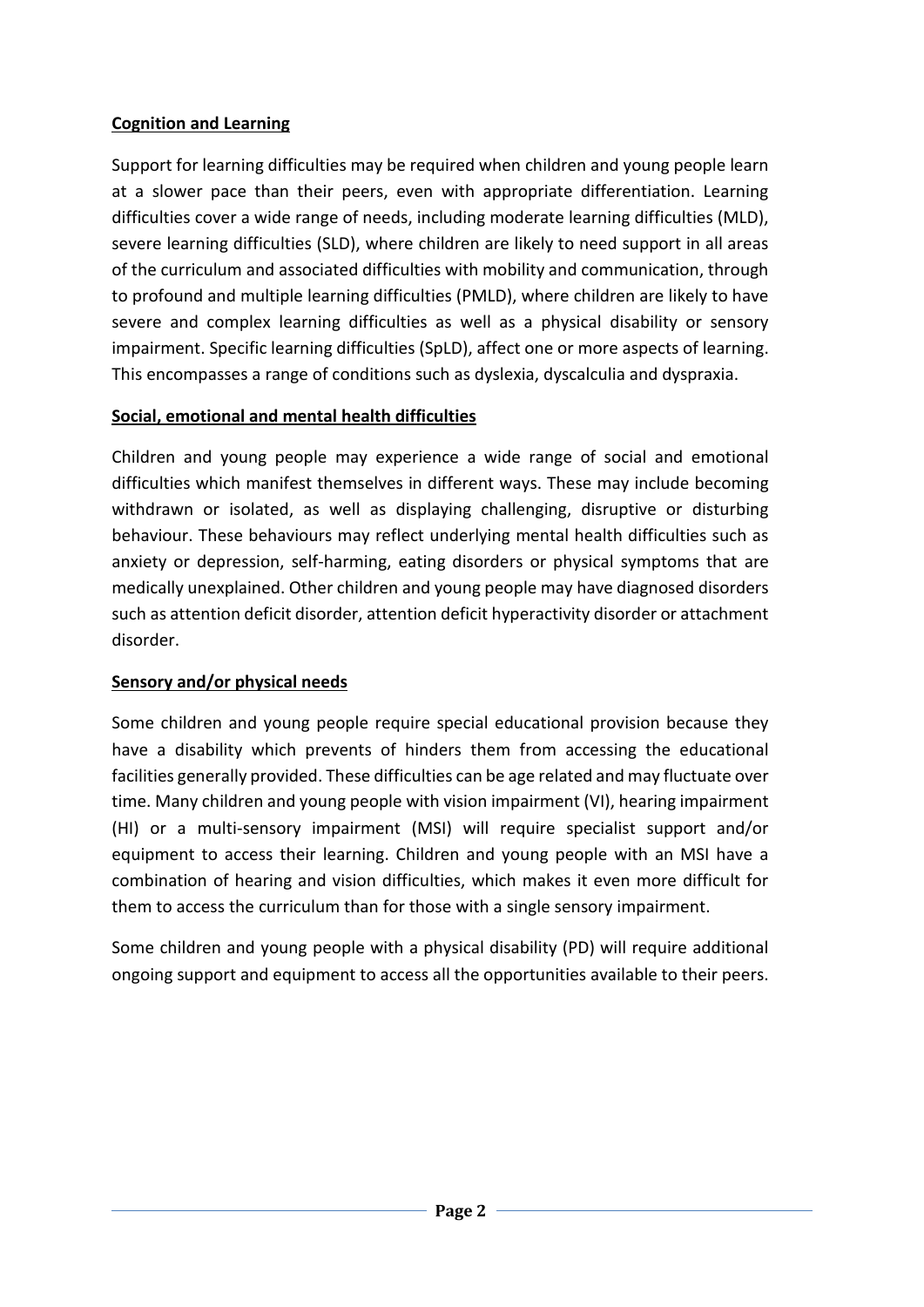#### **How are the schools resources allocated and matched to pupils?**

#### **How are decisions made about how much support each child will receive?**

Our Primary School is an inclusive school and we offer a range of provision to support children with SEND, where the school has identified a need and staffing levels allow. Children's needs are identified by the school's SENDCo, in consultation with the Headteacher, the Senior Leadership team and with class teachers. Resources are then allocated according to need.

As appropriate, children are allocated to intervention groups. All the interventions at our school are delivered by staff trained in running these groups. The provision in these groups is overseen by our Special Educational Needs and Disabilities Coordinator (SENDCo), Mrs Pauline Luebcke.

The effectiveness of every intervention run in school is monitored by the use of assessments at the beginning and end of the support work as well as termly when appropriate. Interventions are then modified, if necessary, in light of these assessments. A whole school Provision Map is updated termly. This document tracks the support being offered throughout the school and is updated every term in discussions between the SENDCo, Class Teachers and Headteacher. Smaller group work is planned for children of all abilities.

## **How will I know that the school will support my child? How does the school know if pupils need extra help?**

The progress of all children in school is underpinned by planning and assessment and the progress of every child in our school is assessed and monitored by Class Teachers, the school's SENDCo and the Headteacher.

If any child is not making the progress we would expect, this is discussed with parents and support is put into place. This support is then recorded using an Individual Plan which we describe as a 'Pupil Passport'. The Pupil Passport is a record of the Assess, Plan, Do, Review cycle, which we use each term to record pupil progress and the support we have in place for SEND pupils. Parents will be given the opportunity to discuss their child's Pupil Passport with the Class Teacher and they will be given a copy for their own records.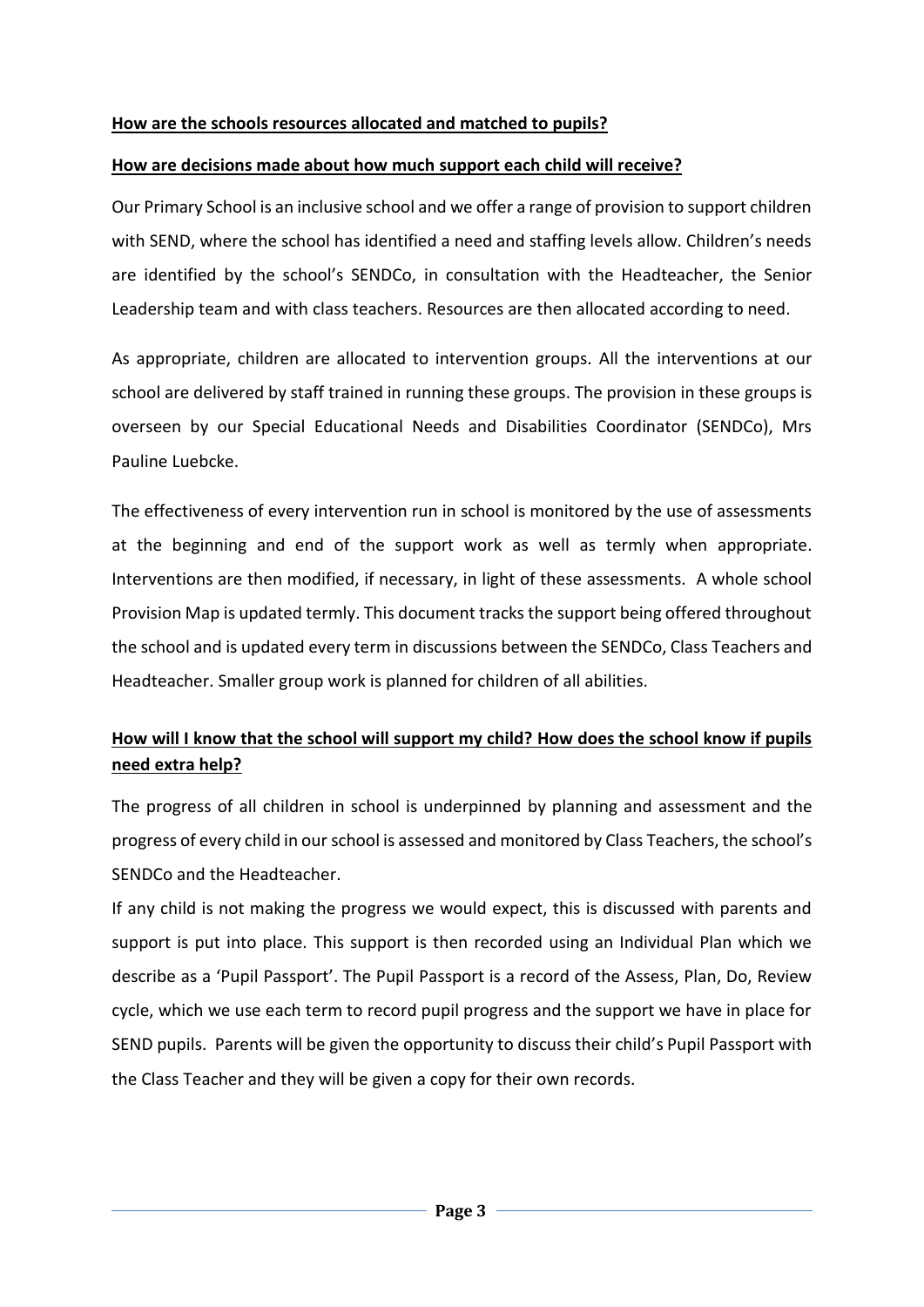Parent's evenings are held in the autumn and spring terms and parents receive a written report in the summer term, however if there are any concerns about a child's progress between these times teachers will contact the child's parents.

## **The graduated response**

The graduated response to providing support for children with SEND is an approach which is recommended by the Code of Practice 2015 and is adopted by Cambridgeshire Local Authority. This is an outline of those graduated steps:

- Quality First Teaching within the classroom, including normal differentiation (Wave 1)
- Wave 2 School Support (which is usually organised by the class teacher and which takes place in a small booster group.)
- Wave 3 School Support (which usually takes place one to one with a Teaching Assistant.)
- Request for Statutory Assessment.
- Education, Health and Care Plan (Formerly known as a "Statement" of SEN.)

## **What training have staff who are supporting children with SEND had or are receiving?**

Our school has a Special Educational Needs and Disabilities Coordinator (SENDCo), Mrs Pauline Luebcke, who is responsible for advising Class Teachers about the provision they make for children with SEND (Special Educational Needs and Disabilities), and for overseeing our whole school provision. She can be contacted by email at:

[office@steeplemorden.cambs.sch.uk](mailto:office@steeplemorden.cambs.sch.uk)

We have an ongoing programme of training in place for Class Teachers and Teaching Assistants to ensure that they have up to date knowledge of a wide range of needs and how best to meet these needs.

## **How will the curriculum be matched to meet my child's needs?**

Classroom based strategies to ensure all teaching is as good as it can possibly be.

This is known as **Quality First Teaching.**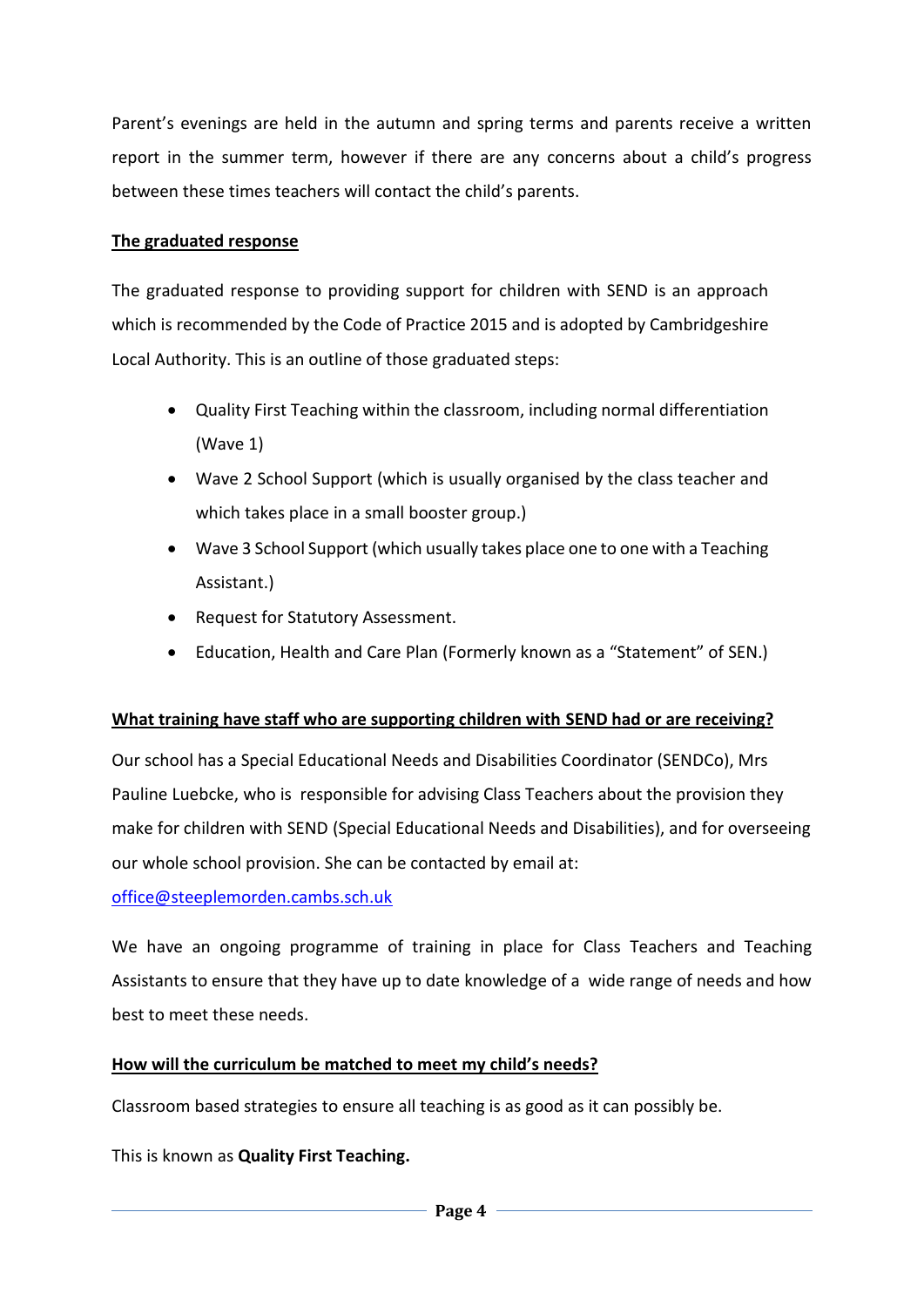#### **Access to a supportive environment:**

- Use of appropriate visual timetables
- Pre-teaching of strategies and vocabulary
- Access to a laptop/ computer
- Specialist equipment to enable children to access lessons
- A dyslexia friendly environment

## **Provision to facilitate/support access to the curriculum:**

- Small group support from a TA/ Class Teacher
- One-to-one support in the classroom from a teaching assistant to aid access through support or modified resources/ language (if the school feels this is needed)
- Individualised curriculum where necessary
- Provision of quiet workstations to enable children to focus
- Support for children to enable them to participate in school trips or residential visits

## **Strategies/support to develop independent learning:**

- Use of visual timetables, checklists, personalised success criteria
- Visual support e.g. sequenced pictures, mind maps etc.
- Scaffolding e.g. writing frames, story maps, task breakdown plans to provide a support structure to help children to complete a task.
- 'Chunking 'activities (i.e. grouping information together into meaningful groups)
- 'Dyslexia friendly' classrooms e.g. word mats
- Accessible resources readily available in the classroom that children can fetch if they need them.
- Use of step in, step out support to encourage independence
- Extension challenges for more able learners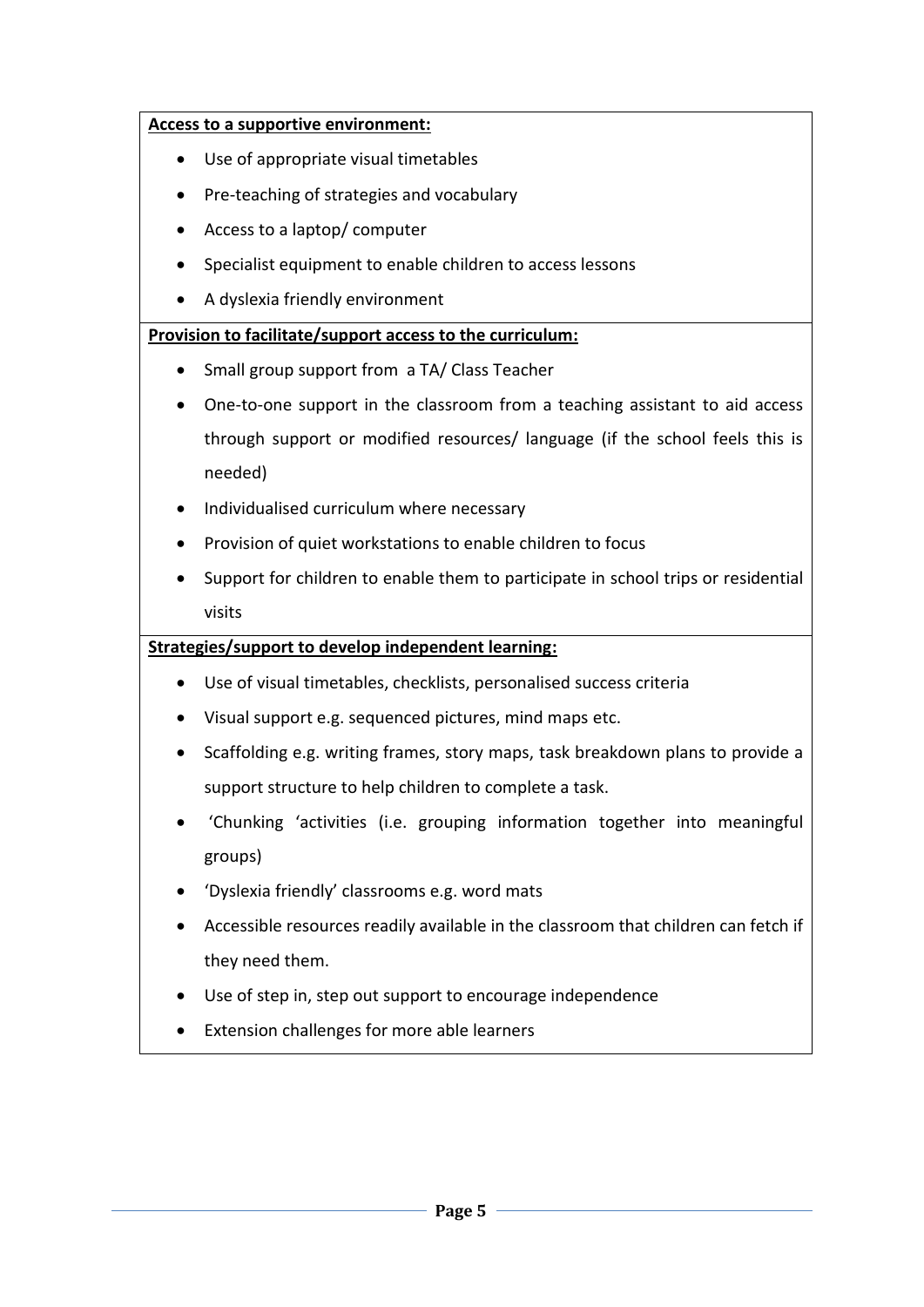## **Strategies to support specific areas of need**

## **Strategies to support/develop literacy including reading:**

- One to One or small booster groups groups/ Reading Clubs to support reading progress.
- Small group targeted support to boost reading, writing and spelling throughout the school.
- Use of SEND friendly resources.
- Programs of work tailored to the needs of children with significant SEND needs.
- Use of writing slopes, pencil grips and wedge cushions.
- Extra opportunities to practice reading to a range of adults.
- Reading buddies for pupils who would benefit from additional reading practice.

## **Strategies to support pupils with Mathematics:**

- Small group support in class through guided teaching
- Withdrawal in a small group for targeted intervention customised to the particular group of children
- Use of practical resources e.g. Numicon, Base 10, counting boxes etc.
- Termly assessments of children's mathematical knowledge followed by teaching tailored to filling gaps in their understanding.
- Small group interventions such as First Class @ Number.

## **Strategies/programmes to support Speech and Language:**

- Individual interventions from Speech and Language Therapy Service (if the child meets the threshold level required for their support)
- Implementation of their programmes by TAs trained in supporting speech and language.
- Support from a member of staff trained in speech and language strategies.
- Small group interventions to help develop children' speaking and listening skills (e.g. Spirals.)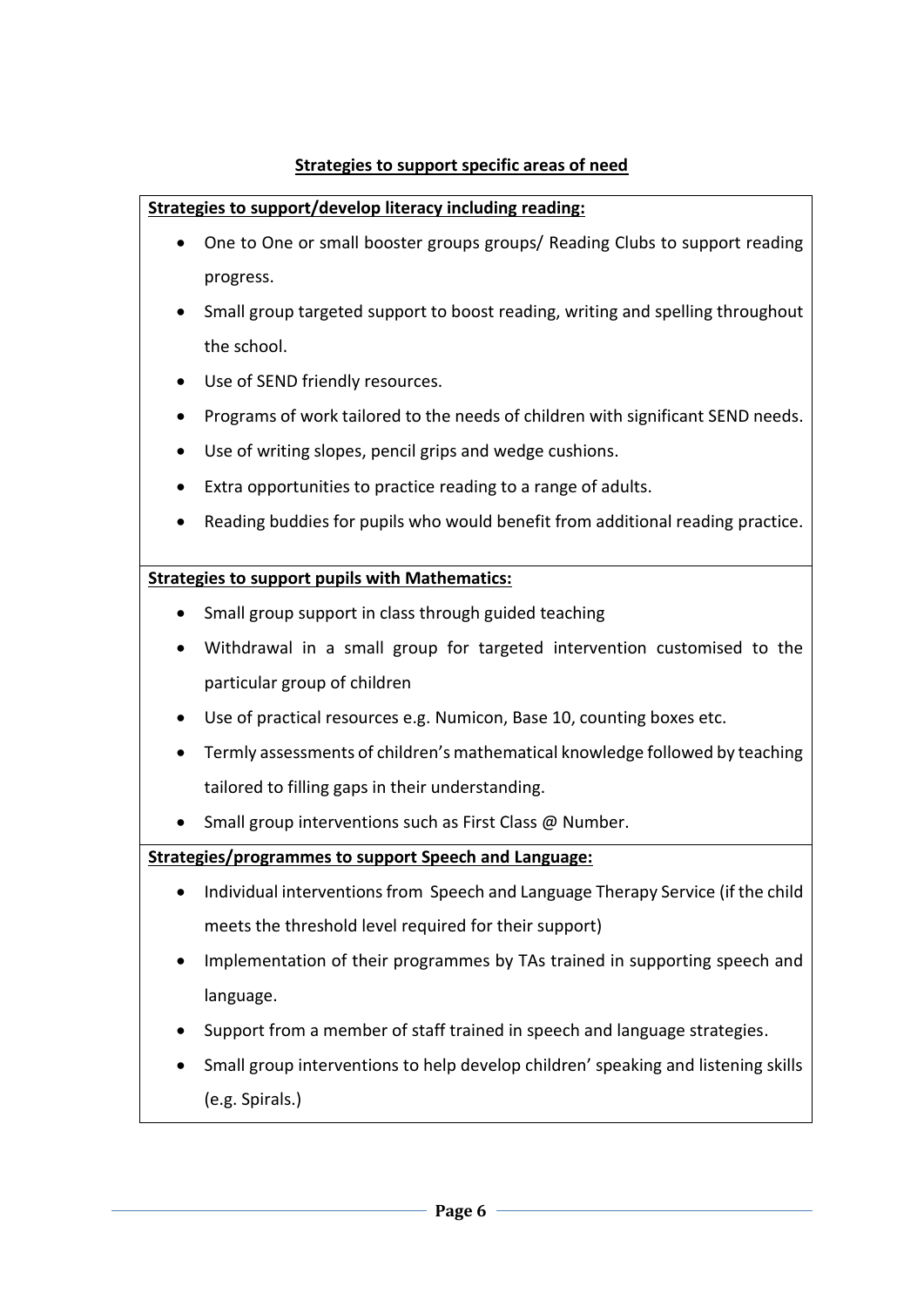#### **What specialist services or expertise are available at or accessed by the school?**

We regularly work with a range of professionals including Educational Psychologists, Specialist Teachers, Teachers of the Deaf and Speech Therapists. We also access strategies/programmes to support Occupational Therapy/Physiotherapy needs (if the child meets the threshold level required for their support).

We work with parents to discuss the needs of their child and if we believe that a child needs a Community Paediatric referral, then we would discuss this with the family first. We can then provide parents with information about the child's current functioning in school, which can be shared with their GP, or provided as part of a paediatric referral where appropriate. It is worth noting that due to the Covid-19 pandemic, parents awaiting a paediatric appointment for their child are currently experiencing a wait of approximately 18 months for these appointments to take place.

## **What support is there to support my child's overall wellbeing?**

We believe that children need to be happy and feel secure to make progress, and have a range of provision available to support children's wellbeing:

Strategies to reduce anxiety/promote emotional wellbeing (including communication with parents) and social skills

- Individualised programmes of support implemented consistently by all staff
- Counselling (including YMCA services)
- Referral to appropriate outside agencies e.g. CAMHS (should the child meet their thresholds)
- Referral to the school nursing service.
- Lego Club Lego therapy group, using Lego to develop effective communication, team work and cooperation skills.
- Social stories using a purpose written story to explain and explore a social situation and different people's responses to it, in order to develop children's understanding of that situation
- Individual Social Skills programmes/support including strategies to enhance selfesteem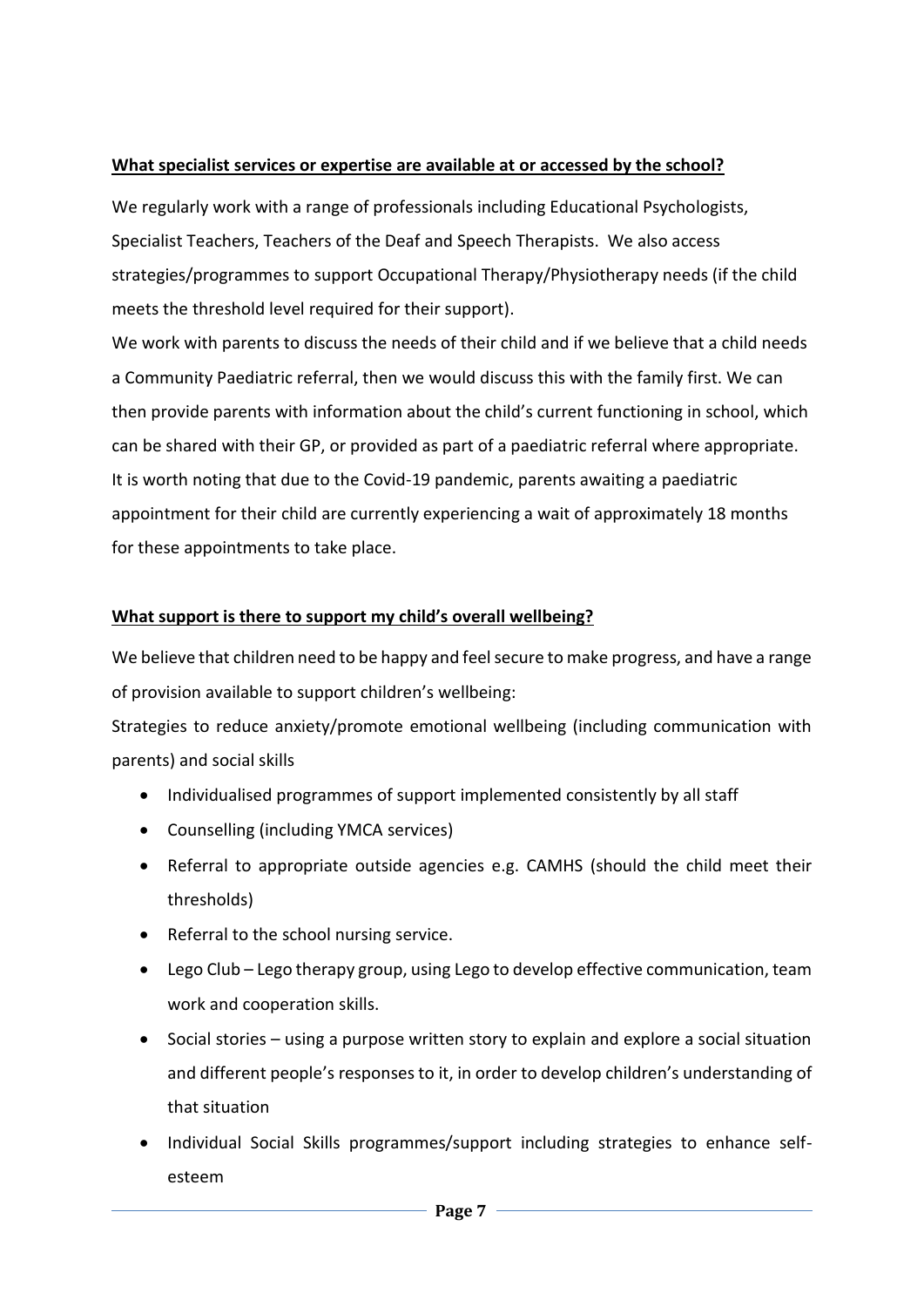Strategies to support and/or modify behaviour

- Use of school's behaviour policy and PSHE (Personal, Social and Health Education) policy
- Use of quiet areas, a place to calm down and have some 'time out' where necessary.
- Support given for managing feelings such as anger or frustration/ supporting pupils towards self regulation.
- Home /school link books (when appropriate) to reinforce appropriate behaviour
- Regular meetings with parents
- Behaviour plans to ensure a joint home-school approach
- Support/supervision at less structured times of the day e.g. break and lunch times.

## **How will I know how my child is doing? How will I be involved in discussions about and planning for my child's education? How will you help me to support my child's learning?**

We believe that good communication between home and school is essential for us to work effectively together to support every child.

We have a range of means of communication with parents, including:

- telephone
- email
- face to face meetings
- home school communication books (when appropriate)
- remote meetings using platforms such as 'MS Teams' or 'Zoom'

## **How does the school support a child in starting school and moving on?**

We work to ensure smooth transition from pre-school into school and from primary school into secondary school as well as between classes while within the school. This includes visits from school staff to the child's current class/ setting and series of visits for the child to their new class and specific individual programmes of transition activities. In the summer term of Year Six, we support SEND pupils by including them in a small group which focusses on preparing them for the transition to secondary school.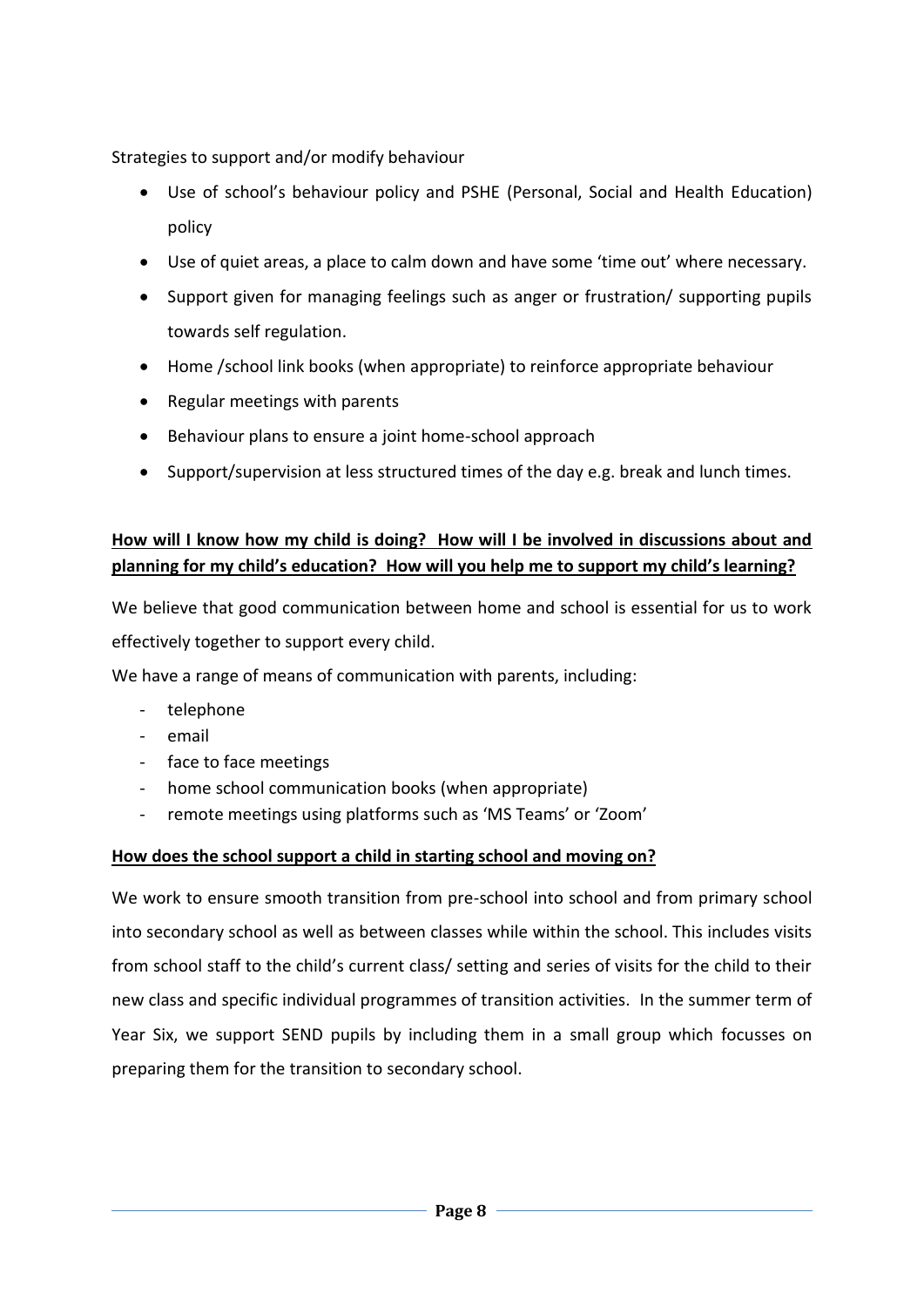## **What should I do if I think my child has SEND?**

In the first instance please talk to your child's class teacher about your concerns. If you would also like to meet with the school SENDCo please arrange an appointment. Mrs Pauline Luebcke is the school SENDCo and she can be contacted by email [\(office@steeplemorden.cambs.sch.uk\)](mailto:office@steeplemorden.cambs.sch.uk) or by phoning the school office – 01763 852474.

#### **How accessible is the school environment?**

Our school building is on one level and only two of our classrooms have a single step leading into the room from an exterior door. Where there has been a concern about a pupil being able to access the room, we have been able to arrange an alternative means of entry to the school, in order to ensure ease of access. Alternatively, we could also rearrange the classrooms in order to accommodate the needs of the pupil and make the school environment more accessible for them. Please refer to our Disability and Equality Policy for further information.

#### **Who can parents contact for further information?**

In the event of any concerns about your child or our school's provision for children, parents should in the first instance discuss their child's needs and the provision that has been made with their child's Class Teacher. Any concerns that have not been addressed by this should be taken to the SENDCo or the Headteacher. They can be contacted using the following email address: [office@steeplemorden.cambs.sch.uk.](mailto:office@steeplemorden.cambs.sch.uk) The school's Governing body are the final point of contact for these concerns: our school's SEND Governors are Gabrielle Edwards and Sam Brown.

## **Cambridgeshire Local Offer**

All local authorities working with their partners must publish information about how children and young people 0 - 25 who have special educational needs and/or disabilities (SEND) are supported in their area. This is known as the local offer. The local offer includes information on: